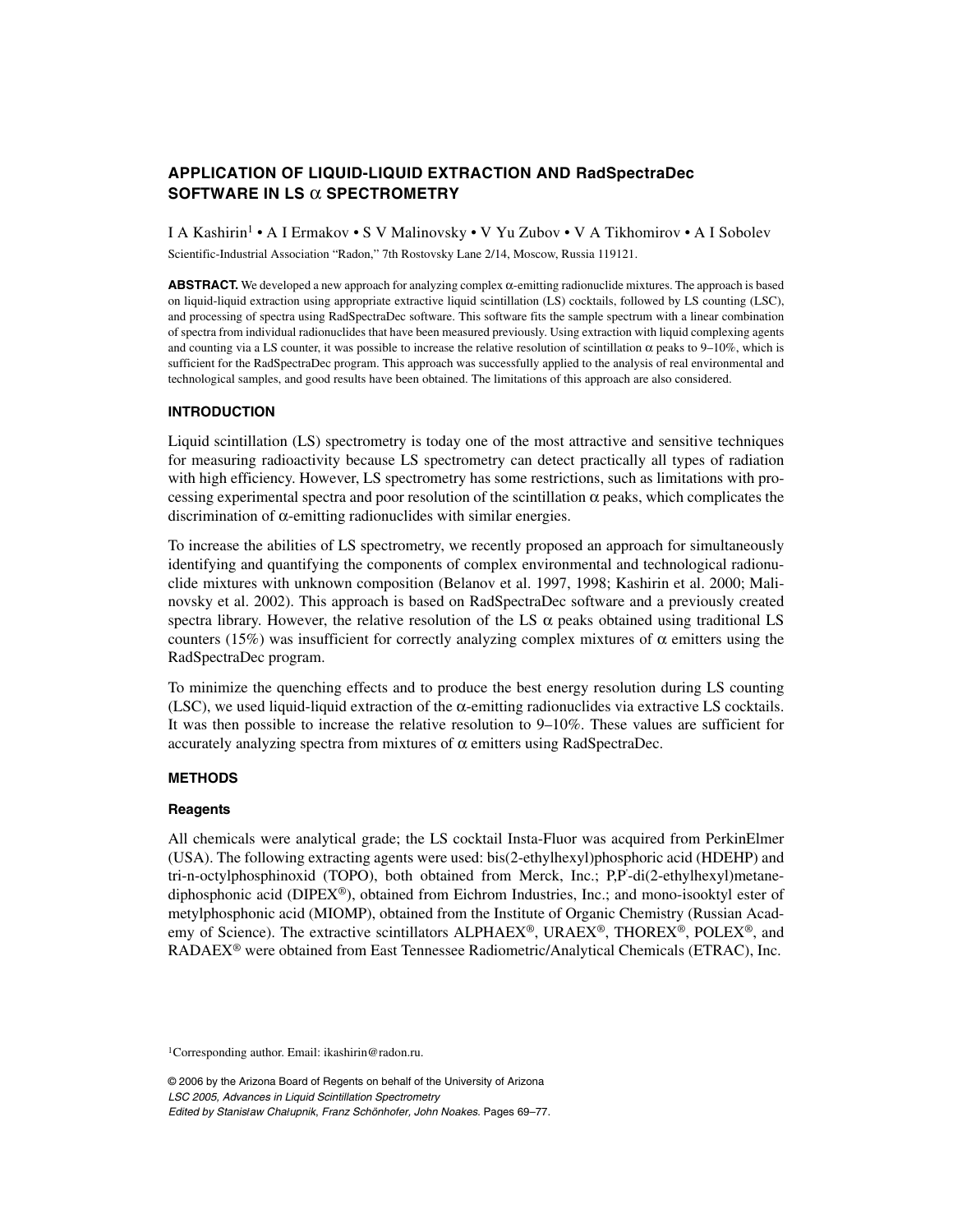# **Radioisotopes**

Standard radioactive solutions of  $^{147}Sm$ ,  $^{148}Gd$ ,  $^{226}Ra$ ,  $^{236}Pu$ ,  $^{238}Pu$ ,  $^{238}Pu$ ,  $^{241}Pu$ ,  $^{242}Pu$ ,  $^{232}U$ ,  $^{233}$ U,  $^{234}$ U,  $^{235}$ U,  $^{236}$ U,  $^{238}$ U,  $^{232}$ Th,  $^{237}$ Np,  $^{241}$ Am,  $^{243}$ Am, and  $^{244}$ Cm were obtained from the All-Russian Scientific Research Institute of Metrology (Russia) with purities in activity of ~95–97%.

# **Equipment**

A Tri-Carb 2550 TR/AB LS analyzer (PerkinElmer) was used in this study. All measurements were carried out with low-diffusion polyethylene vials.

# **PROCEDURE**

To create a radionuclide spectra library with reduced quenching and improved resolution, the  $\alpha$ emitting radionuclides  $147Sm$ ,  $148Gd$ ,  $237Np$ ,  $244Cm$ ,  $232Th$ , and isotopes of U and Pu were extracted with 0.2M HDEHP or 0.2M DIPEX solutions in Insta-Fluor LS cocktail from the appropriate acidic media. The LS extracting scintillator POLEX was used for <sup>210</sup>Po extraction, and the <sup>226</sup>Ra source was prepared using extraction with RADAEX reagent from an alkaline medium. Before measurement, each sample was bubbled with dry, oxygen-free argon. After measurement on the Tri-Carb LS counter, an appropriate quantity of  $CCl<sub>4</sub>$  as a chemical quenching agent was added to the each sample. The library of spectra includes 5 to 10 levels of quenching for each  $\alpha$  emitter. All spectra are normalized and combined into groups of channels using the registered algorithm.

The synthetic radionuclide mixtures were prepared from standard radioactive solutions using liquidliquid extraction. Samples for LSC were prepared from real environmental liquids or technological samples by extraction with 0.2M solutions of extracting agents in Insta-Fluor LS cocktail, either directly from their aliquots or after preliminary concentration using evaporation. The LSC samples from solid specimens were prepared in a similar manner after leaching and transformation into a colorless solution before the extraction stage. To increase the speed of extraction, samples were mixed for 2 min in an ultrasonic bath and then shaken for 5 min. After that, organic and water phases were separated by centrifugation for 10 min at 3000 rpm. The best radiochemical recovery for individual radionuclides was obtained using a double extraction procedure. Separated organic phases were combined and mixed with 15 mL of Insta-Fluor cocktail; bubbled with dry, oxygen-free argon for 3 to 5 min; and then measured using a Tri-Carb 2550 TR/AB spectrometer. The spectra obtained were processed using RadSpectraDec software.

# **RESULTS AND DISCUSSION**

Discriminating  $\alpha$  peaks is difficult in LS spectrometry because of LSC's intrinsic poor resolution, caused by the interaction of the particle with the scintillator and by the high level of chemical quenching due to the mixing of water or acid solutions with water-compatible scintillation cocktails. It is already known that extraction techniques, with the help of liquid organic reagents, may be very useful for fast and effective concentration of radionuclides from water solutions into small volumes of the organic phase (McDowell and McDowell 1993; McDowell 1996; Dacheux and Aupiais 1997; Dacheux et al. 2000). The concentration factor can reach 150, and, in some cases, the time-consuming evaporation stage can be eliminated.

In order to facilitate and speed up the sample preparation for LSC, to minimize the quenching effects, and to improve the energy resolution, we used liquid-liquid extraction of  $\alpha$  emitters under the appropriate conditions by scintillating-extractive cocktails, which contained HDEHP, DIPEX, MIOMP, and TOPO as extractive molecules and Insta-Fluor as an organic sample-compatible LS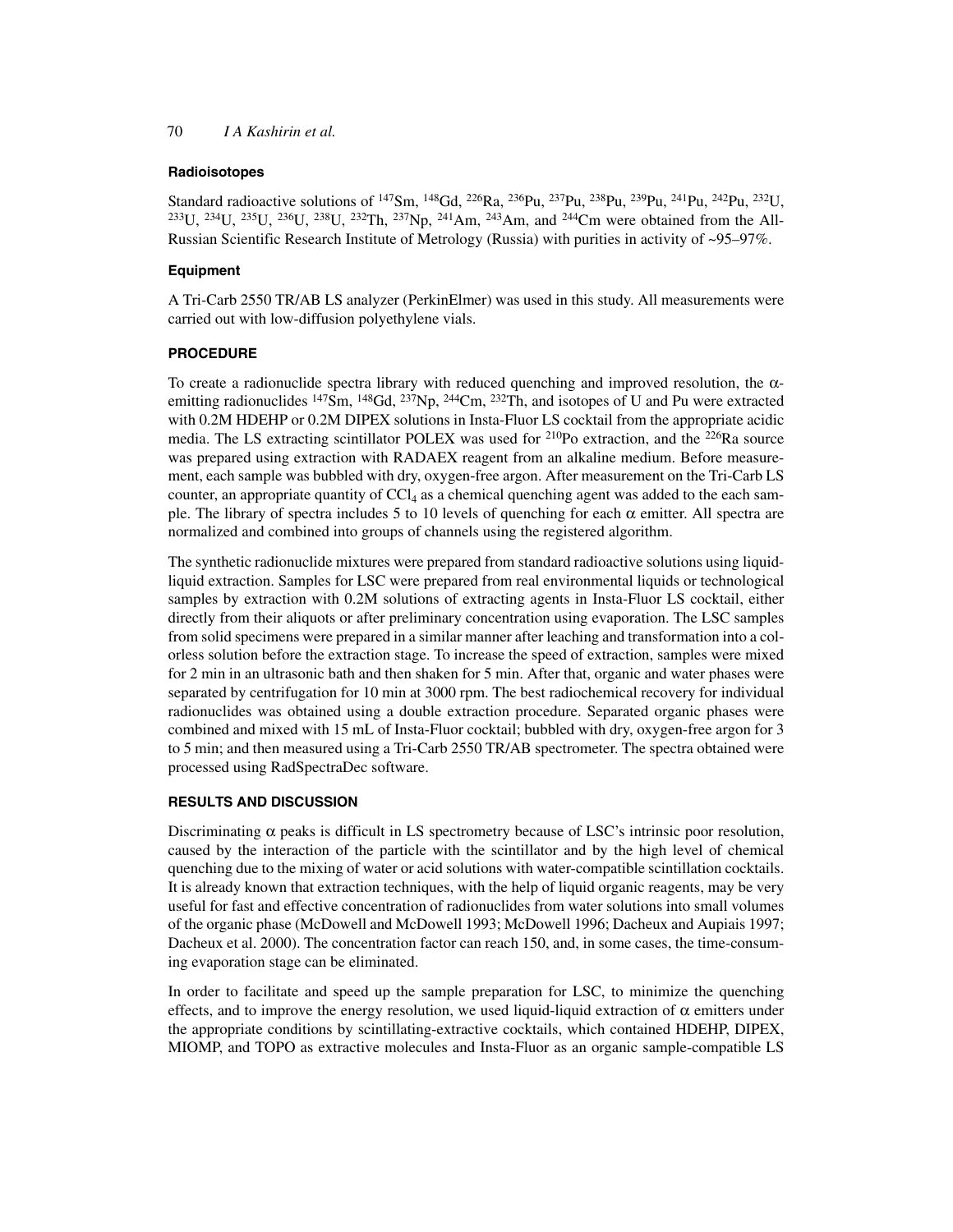cocktail. Mixing 1–2 mL of 0.2M solutions of this extracting agent with 15 mL of the xylene-based Insta-Fluor cocktail followed by argon bubbling produced practically unquenched homogeneous samples, allowing us to improve the relative resolution of the scintillation  $\alpha$  peaks to 9–10%. The simultaneous determination of alpha emitters in complex mixtures was realized with the assistance of a specially developed spectra processing software, RadSpectraDec, which realizes the deconvolution of LS spectra by recursive minimization of a function representing the difference between a model spectrum and the experimental spectrum, taking into account the quench level. Examples are given of spectra processed by the RadSpectraDec program after extracting synthetic mixtures of U isotopes and 244Cm/241Am with different activities. The data obtained are presented in Table 1 and Figures 1 and 2. Extraction of U isotopes was performed using a 0.2M solution of HDEHP in Insta-Fluor cocktail (or ALPHAEX extractive scintillator) from 1M HNO<sub>3</sub>; extraction of Cm/Am was realized from  $0.005M HNO<sub>3</sub>$  with the same extracting agents.

Table 1 Results of the analysis of U isotopes and Cm/Am mixtures after HDEHP (ALPHAEX) extraction using RadSpectraDec.

|                                               | Activity (Bq/sample) |                                             |  |
|-----------------------------------------------|----------------------|---------------------------------------------|--|
| Radionuclide compo-<br>sition of the mixtures | Actual contents      | <b>Obtained contents</b><br>(RadSpectraDec) |  |
| $232$ [ J                                     | 1.0                  | $0.9 \pm 0.2$                               |  |
| $234$ [ J                                     | 2.5                  | $2.3 \pm 0.4$                               |  |
| 238 <sub>IJ</sub>                             | 30                   | $33 \pm 6$                                  |  |
| $244$ Cm                                      | 5.0                  | $4.6 \pm 0.9$                               |  |
| $^{241}Am$                                    | 50                   | $57 \pm 11$                                 |  |



Figure 1 Spectrum decoding (RadSpectraDec program) of a U-isotope mixture after HDEHP  $(ALPHAEX)$  extraction from  $1M HNO<sub>3</sub>$  solution.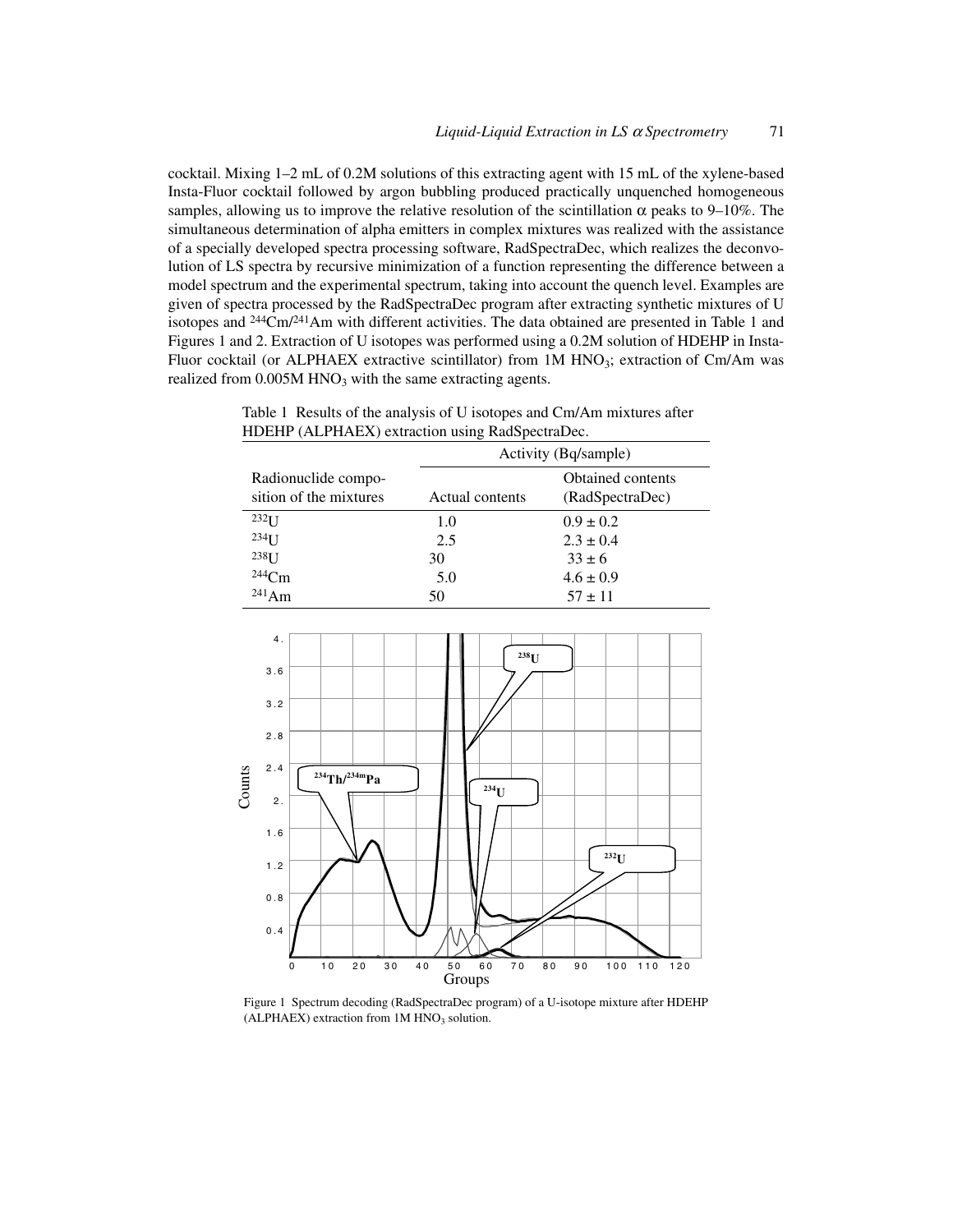

Figure 2 Spectrum decoding (RadSpectraDec program) of a <sup>244</sup>Cm/<sup>241</sup>Am mixture after HDEHP (ALPHAEX) extraction from  $0.005M HNO<sub>3</sub>$  solution.

Because we obtained good results in the model tests, the developed approach was applied to the analysis of real technological and environmental samples. The detection limit of the method is about a few mBq per counting sample for  $\alpha$  emitters.

An example of the combination of liquid-liquid extraction followed by LSC and spectra processing with RadSpectraDec software is given from the analysis of a soil sample taken from a local radioactive spot at a research institute in Moscow. Screening analysis of this sample was done after acidic digestion followed by frequent evaporation to dryness and then added to a 1M HCl solution. The sample revealed the presence of a complicated mixture of  $\gamma$ ,  $\beta$ - and  $\alpha$ -emitting radionuclides. The total spectrum of the aliquot and its deconvolution is shown in Figure 3. Clearly, the complex mixture of α-emitting radionuclides presented by Pu, Am, Cm isotopes produces the extensive α peak, and it was impossible to decode this mixture without additional procedures. To determine the  $\alpha$ emitters, 2 stages of liquid-liquid extraction were carried out. In the first stage, 0.2M HDEHP was used for separating Pu isotopes from  $1M HNO<sub>3</sub>$  solution with <sup>242</sup>Pu as a tracer to evaluate the extraction recovery. Under these conditions, Pu isotopes migrate in the organic phase (HDEHP–Insta-Fluor), whereas the triple-valent isotopes of Am and Cm remain in the aqueous phase. The spectrum deconvolution for the isotope mixture extracted at this step is presented in Figure 4.

In the second stage, Am and Cm isotopes were separated via extraction by 0.2M HDEHP from the diluted (0.005M) HNO<sub>3</sub> solution. <sup>148</sup>Gd was used both as a tracer of the radiochemical yield and for correcting the peak shift. The spectrum deconvolution for this step is shown in Figure 5. The concentrations of  $\alpha$  emitters obtained using liquid extraction, LSC, and spectra processing with Rad-SpectraDec software were in good agreement with results obtained by semiconductor  $\alpha$  spectrometry. However, the former approach, unlike traditional  $\alpha$  spectrometry, provides information about the radioactive pollution in only a few hours. All data obtained are summarized in Table 2.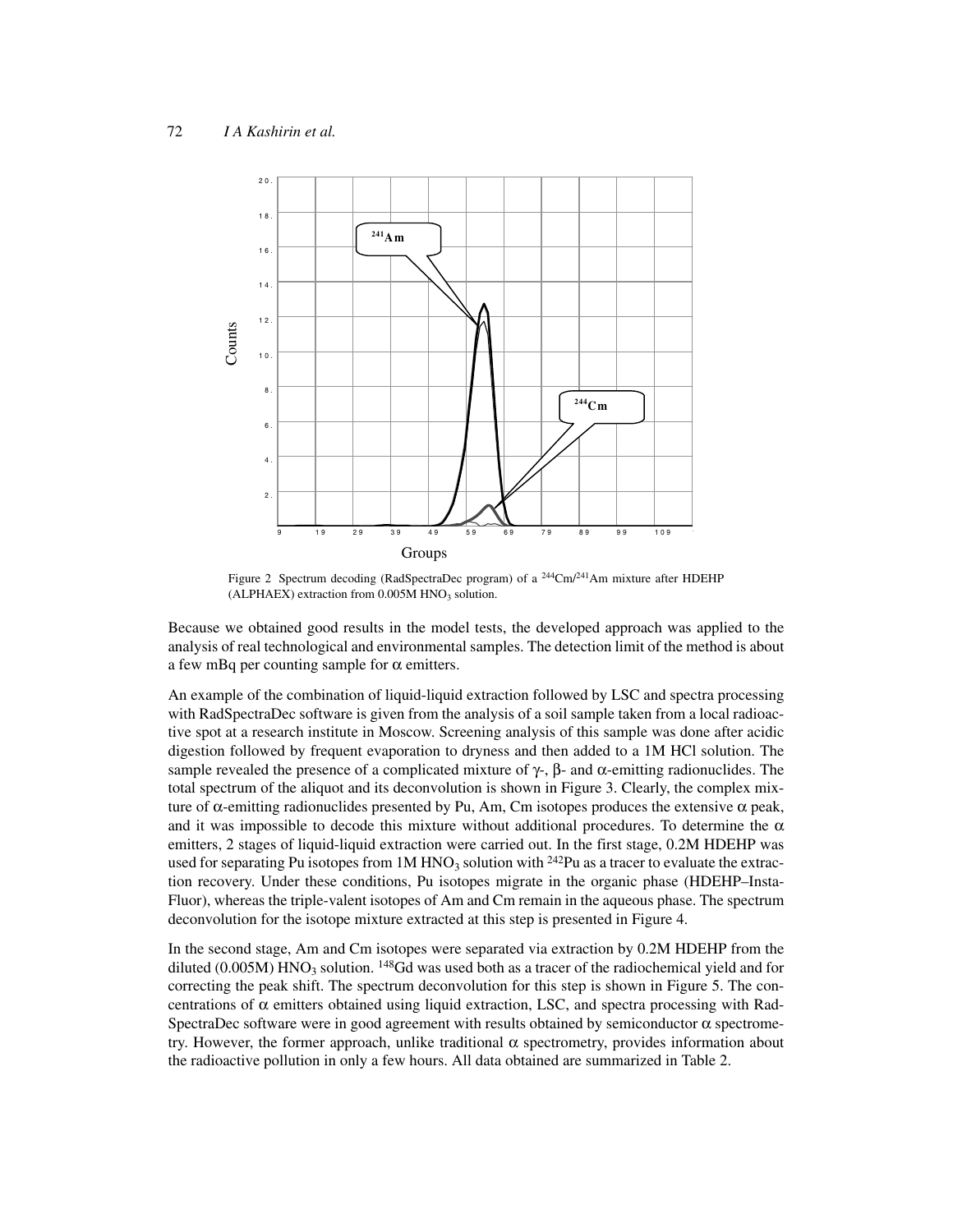



Figure 4 Spectrum deconvolution of the Pu fraction using RadSpectraDec (242Pu tracer)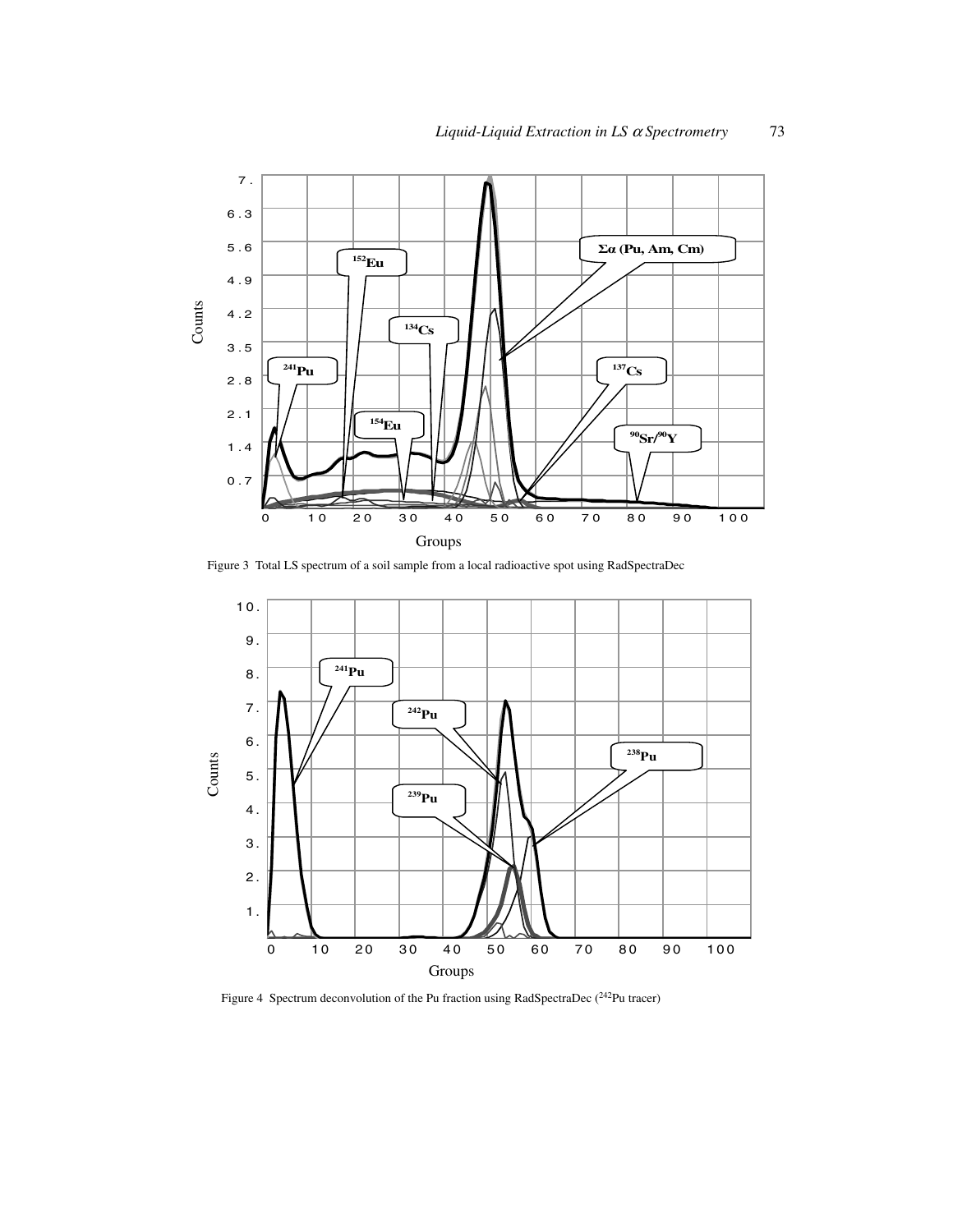

| Table 2 Results of comparative analysis of the radioactive soil sample. |  |  |  |  |
|-------------------------------------------------------------------------|--|--|--|--|
|                                                                         |  |  |  |  |

|                                      | Activity (Bq/sample)   |                       |  |  |
|--------------------------------------|------------------------|-----------------------|--|--|
| Radionuclide                         | LS spectrometry,       | Semiconductor         |  |  |
| composition                          | RadSpectraDec software | $\alpha$ spectrometry |  |  |
| Pu fraction                          |                        |                       |  |  |
| $238P_{11}$                          | $750 \pm 150$          | $890 \pm 44$          |  |  |
| 239P <sub>11</sub>                   | $640 \pm 128$          | $500 \pm 50$          |  |  |
| $241P_{11}$                          | $1200 \pm 120$         |                       |  |  |
| <b>Am/Cm fraction</b>                |                        |                       |  |  |
| $^{241}Am$                           | $1400 \pm 420$         | $1500 \pm 150$        |  |  |
| <sup>243</sup> Am/ <sup>239</sup> Np | $830 \pm 250$          | $1100 \pm 80$         |  |  |
| $^{243}$ Cm/ $^{244}$ Cm             | $280 \pm 84$           | $370 \pm 25$          |  |  |

It must be noted that unexpected shifts of the spectra (in comparison with the created analytical database) may occur in the real mixtures of  $\alpha$ -emitting radionuclides. These shifts may cause the Rad-SpectraDec software to incorrectly identify the  $\alpha$  emitters. We used "exotic" radionuclides, such as 147Sm (E-2.25 MeV) or 148Gd (E-3.18 MeV), for correcting the peak location and quenching value (Kashirin et al. 2003).

The following example presents a fast analysis of radioactive borosilicate glass (synrock). A few years ago, synrock containing a set of various radionuclides was produced in SIA Radon to study waste containment, but unfortunately the radionuclide composition information was lost. We were asked to determine the radionuclide composition of this glass as soon as possible. In this case, a 2 stage extraction via appropriate liquid complexing agents was performed for separating  $\alpha$  emitters.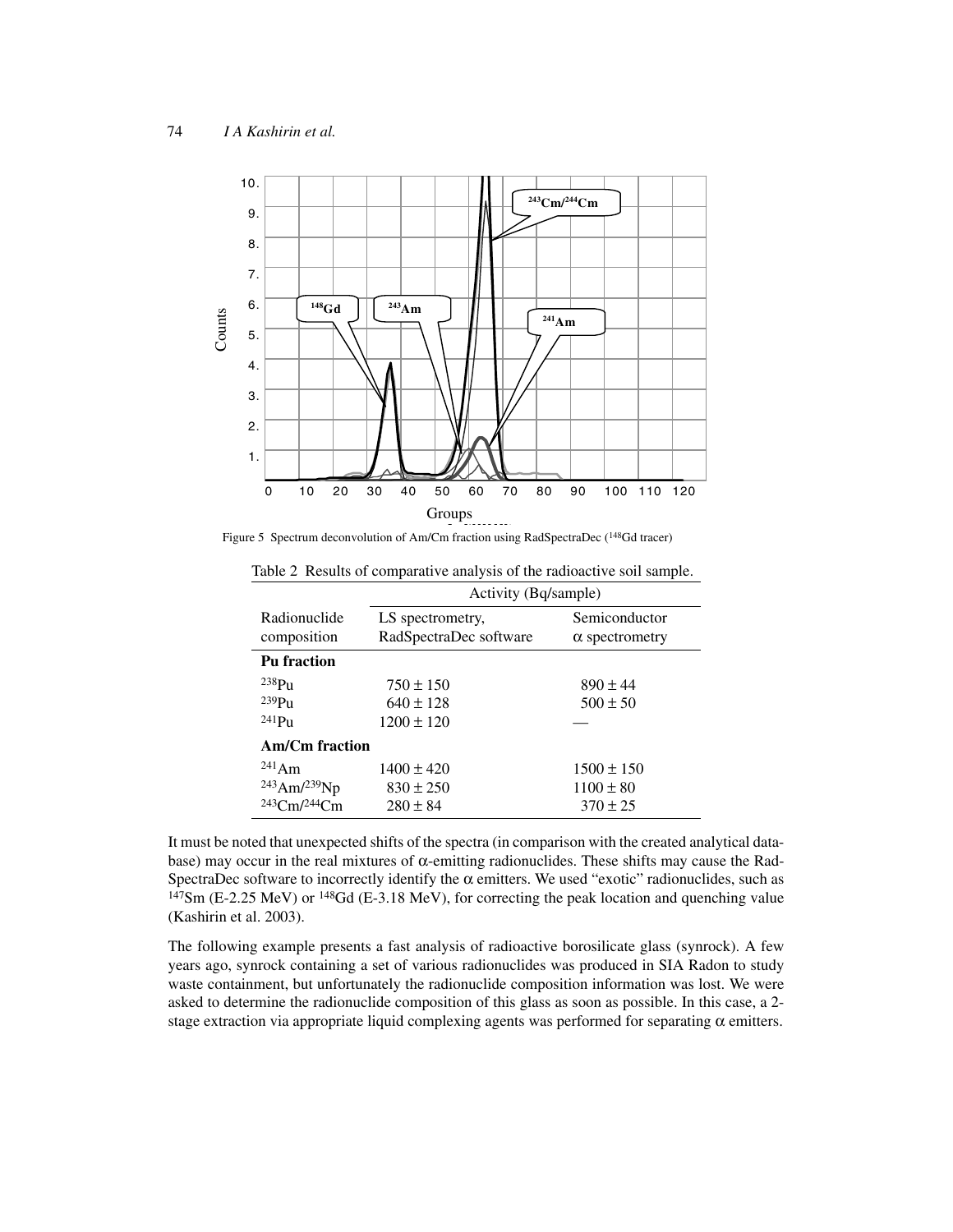In the first stage, the glass was completely dissolved using an acid mixture  $(HF + HNO<sub>3</sub>)$ , followed by frequent evaporation to dryness. An aliquot was measured on a LS spectrometer and results were processed by RadSpectraDec. It was clear that the main activity of the synrock was due to  $137Cs$  $(4.7 \times 10^6 \text{ Bq/kg})$ ,  $90\text{Sr}$   $(1.3 \times 10^4 \text{ Bq/kg})$ ,  $60\text{Co}$   $(8.7 \times 10^3 \text{ Bq/kg})$ , and  $134\text{Cs}$   $(3.6 \times 10^3 \text{ Bq/kg})$ . The total spectrum of the aliquot and its deconvolution is shown in Figure 6.



Figure 6 Total LS spectrum of the radioactive glass and its analysis by RadSpectraDec under low (on left) and high (on right) sensitivities.

High activities of  $137Cs$  and  $90Sr/90Y$  may mask the  $\alpha$ -emitting radionuclides. Thus, in order to separate the latter, we performed liquid-liquid extraction using  $0.2M$  MIOMP from the  $1M$  HNO<sub>3</sub> solution with <sup>242</sup>Pu as a tracer. To better the peak identification, <sup>148</sup>Gd was added to the organic phases after extraction. The extracting properties of MIOMP are similar to the properties of HDEHP for U, Th, Pu, Am, and Cm isotopes. LSC of the MIOMP organic phase, followed by spectrum deconvolution with RadSpectraDec software, revealed mainly Pu isotopes in the mixture (Figure 7, left side). RadSpectraDec software is unable to discriminate between  $^{241}$ Pu and tritium, but frequent evaporation of the sample to dryness allows one to remove tritium.

The presence of <sup>241</sup>Pu allowed us to assume that its daughter, <sup>241</sup>Am, may also occur in this synrock. Thus, in order to isolate Am and Cm from the residual  $1M HNO<sub>3</sub>$  solution, the liquid-extracting agent DIPEX was used, which, in contrast to HDEHP, can quantitatively extract triple-valent isotopes under such conditions. 148Gd was used in this experiment for evaluating the extraction recovery, as well as to accurately locate  $\alpha$  peaks (Figure 7, right side). The data obtained by the 2-stage extraction are summarized in Table 3.

The examples given above show the good prospects for applying this approach for quickly analyzing or screening complicated radionuclide mixtures and for eliminating some expensive, time-consuming stages, such as radiochemical separation and electrodeposition specific to semiconductor  $\alpha$ spectrometry.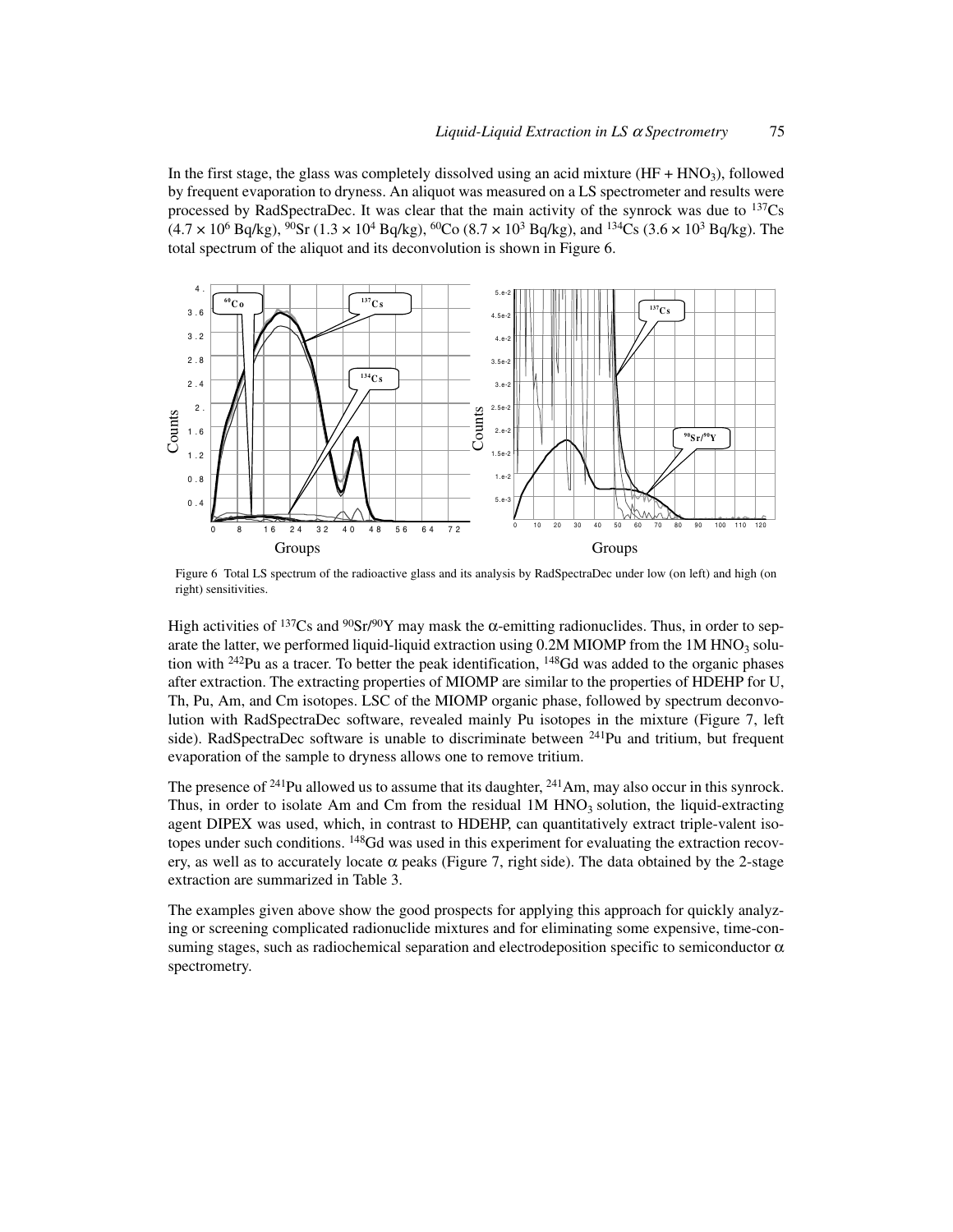

Figure 7 Spectrum deconvolutions of the MIOMP (on left) fraction ( $^{242}$ Pu tracer for extraction recovery and  $^{148}$ Gd tracer for quench and shift correction) and the DIPEX (on right) fraction (<sup>148</sup>Gd tracer for recovery and shift correction) using Rad-SpectraDec.

Table 3 The radionuclide composition of the synrock obtained by extractions and RadSpectraDec processing.

| Fraction         | Radionuclide<br>composition                                               | Activity<br>(Bq/kg)                                                      |
|------------------|---------------------------------------------------------------------------|--------------------------------------------------------------------------|
| U/Pu<br>(MIOMP)  | $234$ T<br>$234$ I J                                                      | $500 \pm 200$<br>$400 \pm 200$                                           |
|                  | 238P <sub>u</sub><br>239P <sub>u</sub><br>$^{241}Pu$<br>242P <sub>u</sub> | $800 \pm 200$<br>$12,000 \pm 1200$<br>$14,000 \pm 1400$<br>$900 \pm 200$ |
| Am/Cm<br>(DIPEX) | $^{241}Am$                                                                | $4900 \pm 500$                                                           |

# **CONCLUSION**

Our approach of combining liquid-liquid extraction, LS spectrometry, and spectrum deconvolution by RadSpectraDec software, makes it possible to identify and quantify  $\alpha$ -emitting radionuclides in complex mixtures. The method was tested with both synthetic mixtures and real samples, and satisfactory results were obtained in comparison with traditional  $\alpha$  spectrometry and X-ray analysis. However, despite the fact that the LS relative resolution of  $\alpha$  peaks is only ~10% in some cases, the method is sufficient for spectra processing with the RadSpectraDec program. In order to obtain the best results, chemical separation is required. For example, the software is not able to distinguish radionuclides with similar energies, such as  $^{241}$ Am and  $^{238}$ Pu or  $^{226}$ Ra and  $^{234}$ U. This is the main limitation of RadSpectraDec. Using specific liquid-liquid extractants allows for separating practically all groups of isotopes (Ra, Th, Pu, U, Am, Cm) from complex mixtures. Thus, the use of LS spectrometry followed by RadSpectraDec spectrum processing considerably facilitates and accelerates analysis and can successfully compete with semiconductor  $\alpha$  spectrometry.